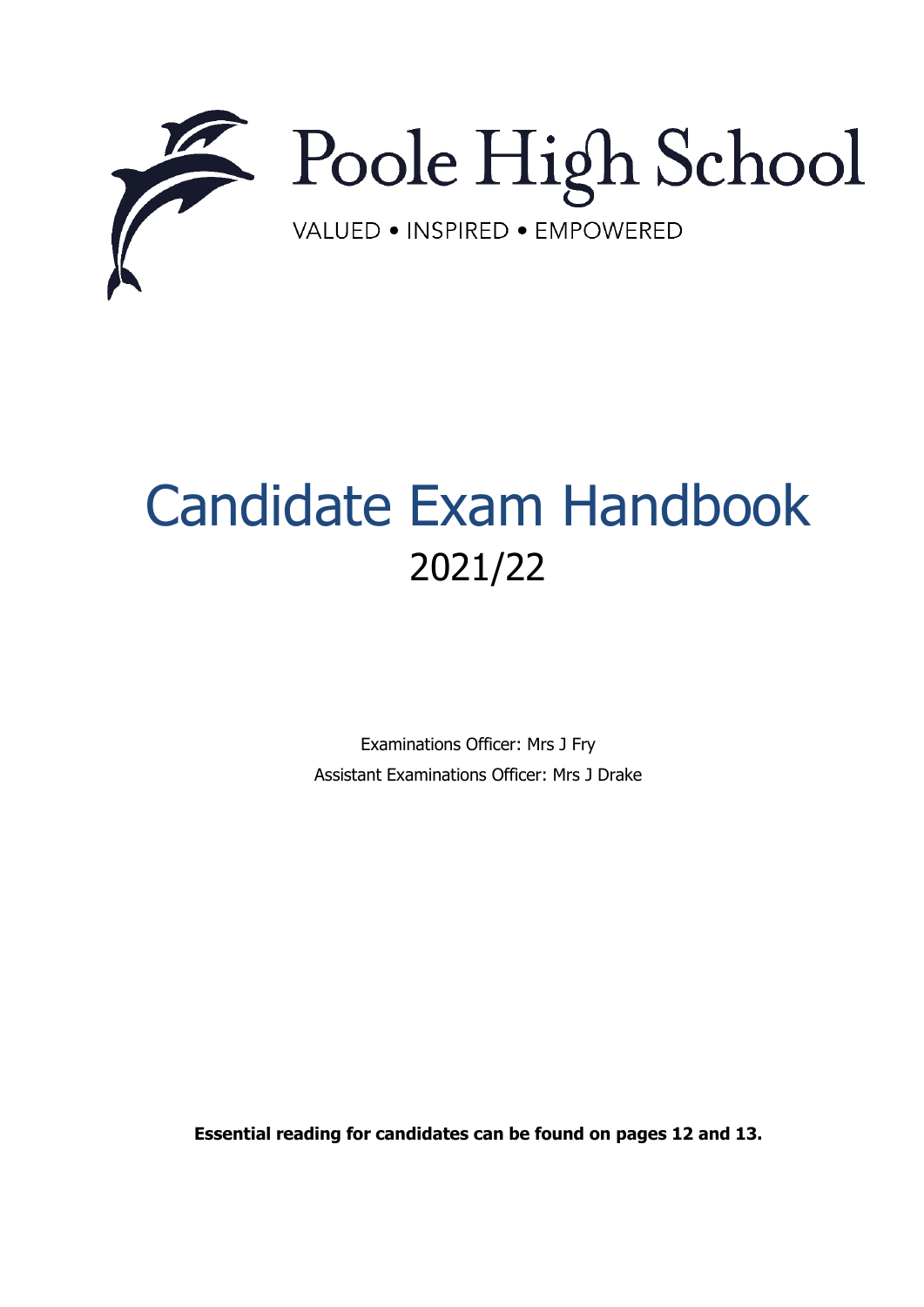## Contents

| What to do if you identify you have two or more exam papers timetabled at the same time (a |  |
|--------------------------------------------------------------------------------------------|--|
|                                                                                            |  |
|                                                                                            |  |
|                                                                                            |  |
|                                                                                            |  |
|                                                                                            |  |
|                                                                                            |  |
|                                                                                            |  |
|                                                                                            |  |
|                                                                                            |  |
|                                                                                            |  |
|                                                                                            |  |
|                                                                                            |  |
|                                                                                            |  |
|                                                                                            |  |
|                                                                                            |  |
|                                                                                            |  |
|                                                                                            |  |
|                                                                                            |  |
|                                                                                            |  |
|                                                                                            |  |
|                                                                                            |  |
|                                                                                            |  |
|                                                                                            |  |
|                                                                                            |  |
|                                                                                            |  |
|                                                                                            |  |
|                                                                                            |  |
|                                                                                            |  |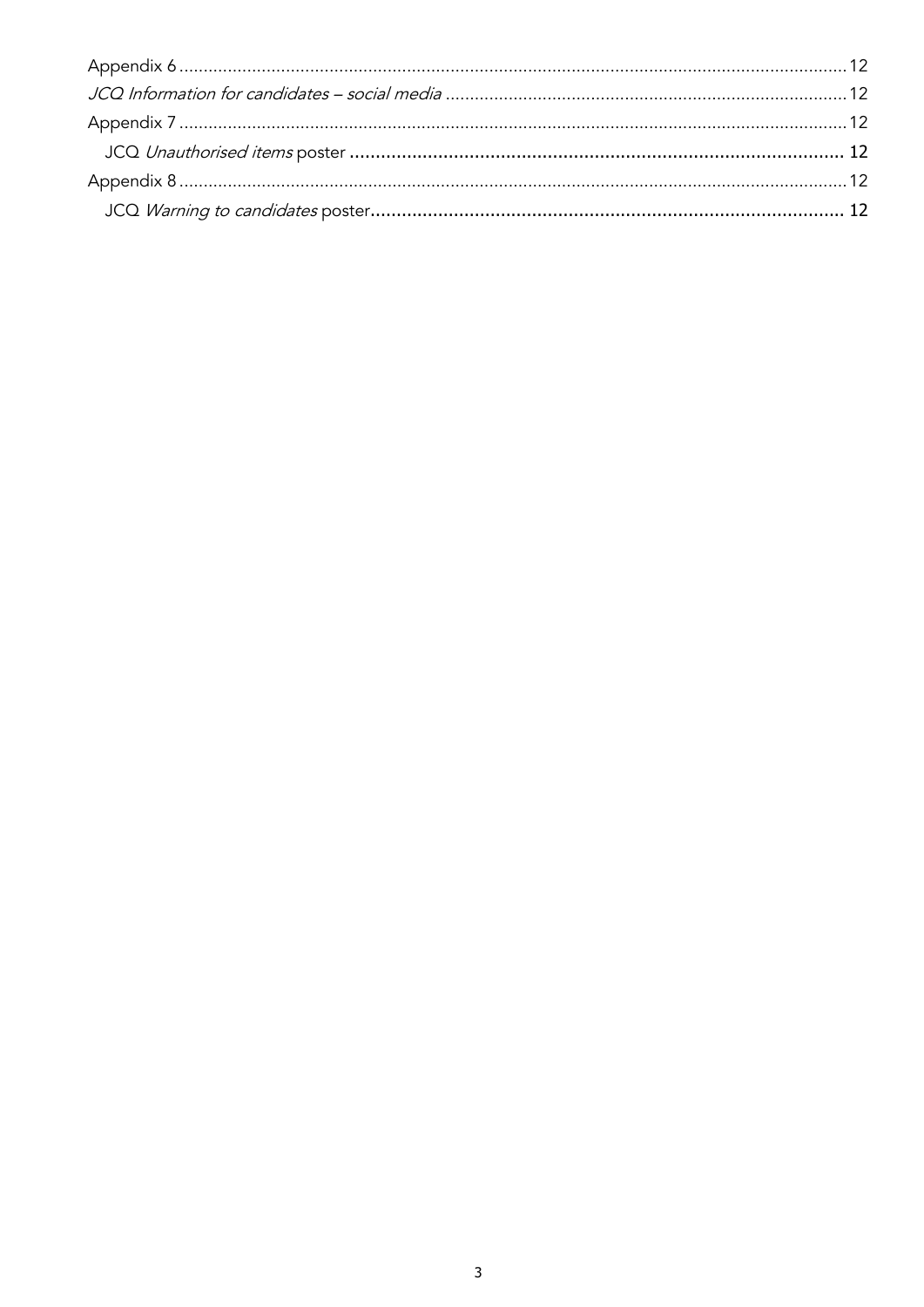#### <span id="page-3-0"></span>Introduction

Poole High School is committed to ensuring that candidates are fully briefed on the exam and assessment process in place in the centre and are made aware of the required JCQ/awarding body instructions and information for candidates.

## <span id="page-3-1"></span>Purpose of this handbook

- To ensure candidates are provided with all relevant information about their exams and assessments in advance of any exams/assessments being taken
- To ensure copies of relevant JCQ information for candidates documents and exam room posters are provided in advance of any exams/assessments being taken
- To support/complement candidate briefings/assemblies
- To inform candidates about malpractice in examinations/assessments
- To inform candidates about the use of their personal data and copyright
- To answer questions candidates may have etc.
- To inform candidates of/signpost candidates (and where relevant parents/carers) to any examsrelated policies/procedures that they need to be made aware of

#### <span id="page-3-2"></span>**Malpractice**

To maintain the integrity of qualifications, strict Regulations are in place. Malpractice means any act or practice which is in breach of the Regulations. Any alleged, suspected or actual incidents of malpractice will be investigated and reported to the relevant awarding body/bodies.

You should be aware that the following constitutes as malpractice:

- Introduction of unauthorised material into the examination room
- Breaches of examination conditions
- Undermining the integrity of examinations/assessments
- Offences relating to the content of candidates' work
- copying or allowing work to be copied e.g. posting written work on social networking sites prior to an examination/assessment;
- collusion: allowing others to help produce your work or helping others with theirs;
- asking others about what questions your exam will include (even if no one tells you);
- having or sharing details about exam questions before the exam whether you think these are real or fake; or
- not telling exam boards or your school/college about exam information being shared.

#### <span id="page-3-3"></span>Personal data

The awarding bodies collect information about exam candidates

• To understand what information is collected and how it is used, you must read the JCQ Information for candidates - Privacy Notice Microsoft Word - [Information for candidates -](https://www.jcq.org.uk/wp-content/uploads/2021/09/Information-for-candidates-Privacy-Notice_21-22.pdf) Privacy Notice MR [\(jcq.org.uk\)](https://www.jcq.org.uk/wp-content/uploads/2021/09/Information-for-candidates-Privacy-Notice_21-22.pdf)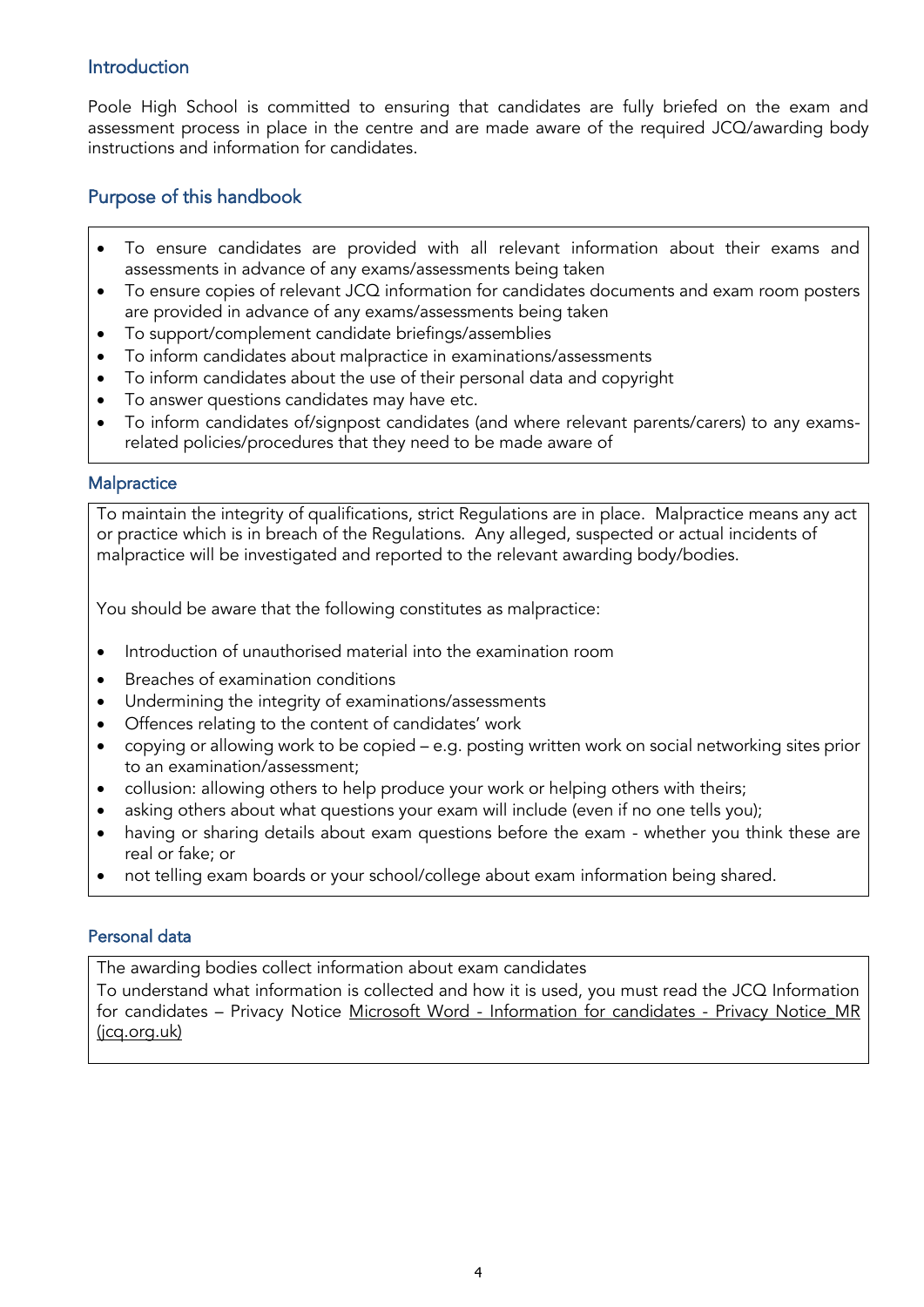#### <span id="page-4-0"></span>Copyright

The copyright of any work created by a candidate that is submitted to an awarding body for assessment (referred to as Assessment Materials) belongs to the candidate.

• By submitting this work, a candidate is granting the awarding body a non-exclusive, royalty-free licence to use their assessment materials (referred to as Assessment Licence).

If a candidate wishes to terminate the awarding body's rights for anything other than assessing his/her work, the awarding body must be notified by the centre and it is at the discretion of the awarding body whether or not to terminate such rights

#### <span id="page-4-1"></span>Coursework assessments/non-examination assessments

Non-examination assessments measure subject-specific knowledge and skills that cannot be tested by timed written papers.

Candidates will be notified of their examination entries and dates and time of their examinations/assessments. The subject teacher will discuss the assessment process with the candidate.

Please refer to Information for candidates - [non examination assessments 2021-2022 IFC-](https://www.jcq.org.uk/wp-content/uploads/2021/08/IFC-NE_Assessments_2021_v4.pdf)[NE\\_Assessments\\_2021\\_v4.pdf \(jcq.org.uk\)](https://www.jcq.org.uk/wp-content/uploads/2021/08/IFC-NE_Assessments_2021_v4.pdf)

## <span id="page-4-2"></span>Written timetabled exams

Prior to the examination period all students will receive an entry statement. This must be checked carefully and any problems brought to the attention of the Examinations Officer immediately. Examples include an incorrect or missing entry, or incorrect personal details. The entry statement is followed up with an individual timetable in April giving the room, start time, seat number and any tier change.

You must arrive for your exams with all the necessary equipment.

Please make yourself acquainted with the following 'information for candidates' documents.

- Information for candidates Non-examination assessments [IFC-NE\\_Assessments\\_2021\\_v4.pdf \(jcq.org.uk\)](https://www.jcq.org.uk/wp-content/uploads/2021/08/IFC-NE_Assessments_2021_v4.pdf)
- Information for candidates For written examinations/onscreen tests [IFC-Written\\_Examinations\\_2021\\_v5.pdf\(jcq.org.uk\)](https://www.jcq.org.uk/wp-content/uploads/2021/08/IFC-Written_Examinations_2021_v5.pdf) [IFC-On-Screen\\_Examinations\\_2021\\_v3.pdf \(jcq.org.uk\)](https://www.jcq.org.uk/wp-content/uploads/2021/08/IFC-On-Screen_Examinations_2021_v3.pdf)
- Information for candidates Using social media and examinations/assessments [Social-Media-Information-for-Candidates\\_Final.pdf \(jcq.org.uk\)](https://www.jcq.org.uk/wp-content/uploads/2021/09/Social-Media-Information-for-Candidates_Final.pdf)
- Information for candidates Privacy Notice Microsoft Word - Information for candidates - [Privacy Notice MR \(jcq.org.uk\)](https://www.jcq.org.uk/wp-content/uploads/2021/09/Information-for-candidates-Privacy-Notice_21-22.pdf)
- Warning to Candidates and mobile phone poster [Warning-to-Candidates-20122.pdf \(jcq.org.uk\)](https://www.jcq.org.uk/wp-content/uploads/2021/07/Warning-to-Candidates-20122.pdf) [Unauthorised-Items-poster \(jcq.org.uk\)](https://www.jcq.org.uk/wp-content/uploads/2021/07/Unauthorised-Items-poster-2021.pdf)
- Instructions for Candidates Produced by The Exams Office organisation <https://www.youtube.com/watch?v=VSu9cKXIwHk>

The Summer 2022 examination series will take place from Monday  $16<sup>th</sup>$  May to 28<sup>th</sup> June.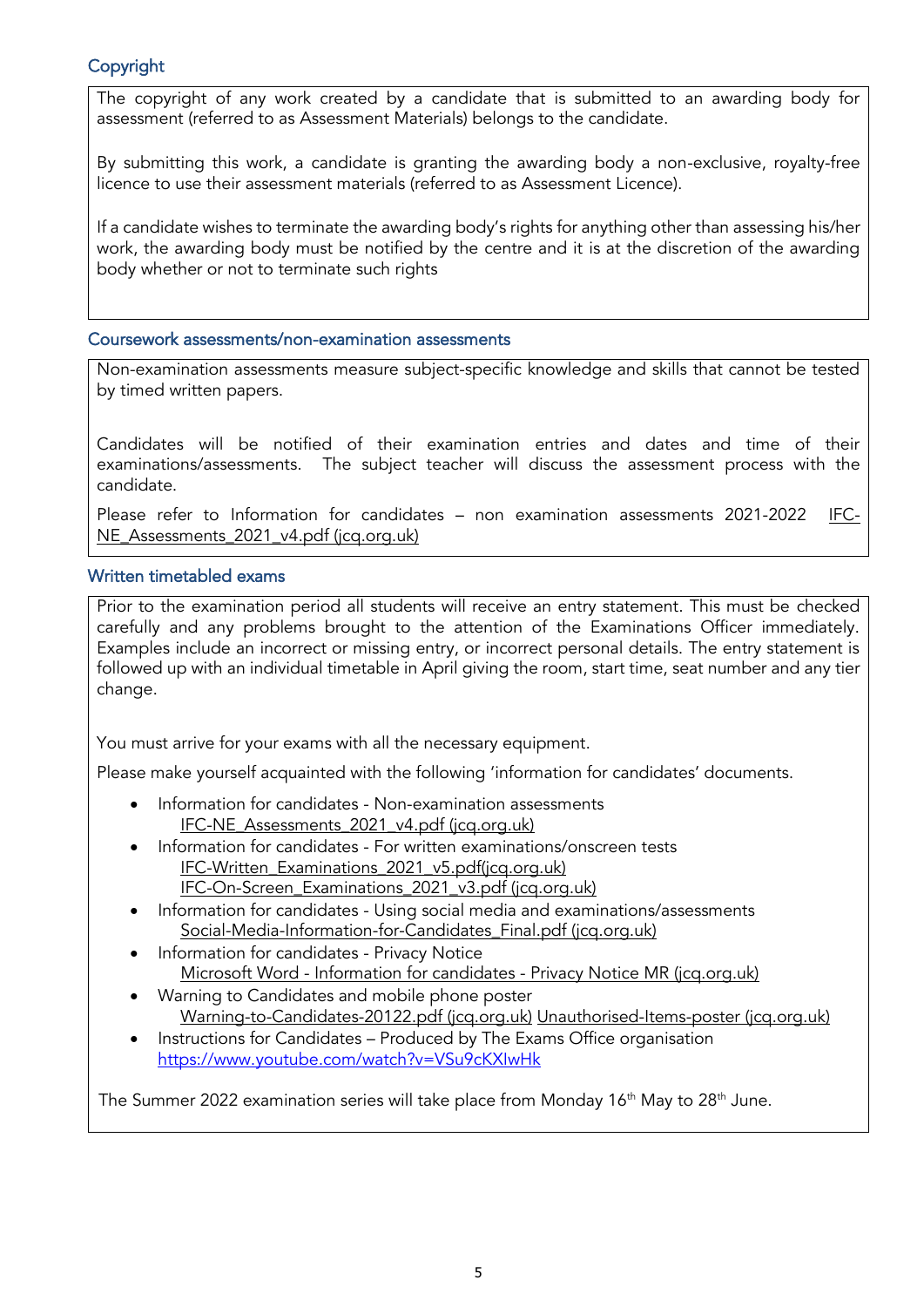<span id="page-5-0"></span>All Summer 2022 GCSE and A Level exams should finish by 28 June 2022. However, the contingency day is set at 29 June 2022 should this be required. Please do not make any arrangements for 29 June 2022 in case exams need to take place on this day.

#### <span id="page-5-1"></span>On-screen tests

#### Prior to the On-Screen test

Please make sure that you know the date and time of your on-screen test(s). Arrive at least ten minutes before the start of your on-screen test. You will be informed of any equipment which you may need for the on-screen test.

#### During the On-Screen test

Always listen to the invigilator.

Tell the invigilator at once if:

(a) you have been entered for the wrong on-screen test;

(b) the on-screen test is in another candidate's name; (c) you experience system delays or any other IT irregularities

You may be given a question paper or the instructions may be on screen. In either case, read carefully and follow the instructions.

If you have a problem with your computer and are in doubt about what you should do please notify an invigilator.

#### At the end of the On-Screen test

Ensure that the software is closed. If you are required to print off work outside the time allowed for the on-screen test, ensure that you collect your own work. You must not share your work with other candidates. Make sure that another candidate does not collect your printout(s). Do not take from the exam room any stationery. This includes rough work, printouts or any other materials provided for the on-screen test

[IFC-On-Screen\\_Examinations\\_2021\\_v3.pdf \(jcq.org.uk\)](https://www.jcq.org.uk/wp-content/uploads/2021/08/IFC-On-Screen_Examinations_2021_v3.pdf)

We use on screen tests for some BTEC tests and Functional Skills.

#### <span id="page-5-2"></span>What to do if you identify you have two or more exam papers timetabled at the same time (a timetable clash)

If candidates are taking two or more examinations in a session and the total time is three hours or less, we may decide the order within the timetabled session in which to conduct the examinations. Candidates may also be given a supervised break of no more than twenty minutes between papers within a session. This must be conducted within the examination room, under formal examination conditions at all times. This means that candidates cannot use this time to revise.

If candidates are taking two or more examinations timetabled for the same session and the total time is more than three hours including approved extra time allowances and/or supervised rest breaks, the centre may conduct one examination in a later or earlier session within the same day.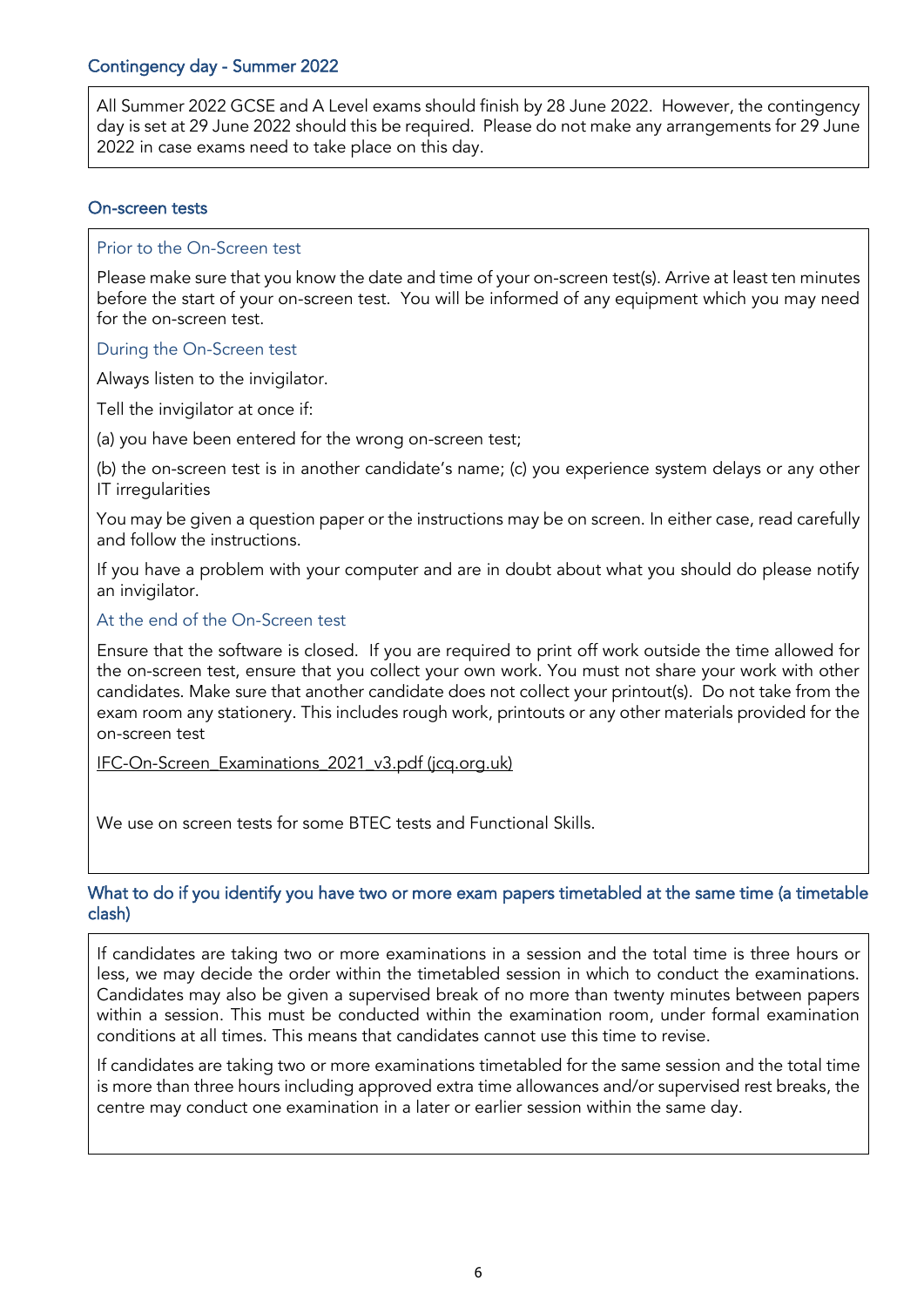#### <span id="page-6-0"></span>Where you will take your exams

Exams are held in several locations at Poole High School.

These include:

Sports Hall M&M Hall **Theatre** Room 88 (computer room) Or a classroom if a smaller room is required.

Please wait quietly outside your exam room until a member of staff allows you in. Once inside the room, Awarding Body regulations state that you MUST be silent as you are under exam conditions.

#### <span id="page-6-1"></span>What time your exams will start and finish

The awarding bodies' published starting time for all morning examinations is 9.00am and 1.30pm for all afternoon examinations. These are known as the morning and afternoon sessions. The JCQ awarding bodies allows centres to start examinations up to 30 minutes earlier than, or later than, the published starting time for the session. Therefore, most or our afternoon sessions commence at 1pm.

#### <span id="page-6-2"></span>Supervision during your exams

• Our exams are supervised by a team of experienced external invigilators. They will supervise the exams in full accordance with JCQ requirements. All instructions issued by the invigilators must be followed.

#### <span id="page-6-3"></span>Exam room conditions

Candidates are under formal examination conditions from the moment they enter the room in which they will be taking their examination until the point at which they are permitted to leave.

Candidates must not talk to, attempt to communicate with or disturb other candidates once they have entered the examination room.

Candidates must listen to and follow the instructions of the invigilator at all times is the exam room.

The following information will be displayed at the front of the exam room.

- The centre number
- subject title
- paper number
- start and finish times
- date

All mobile phones and any other unauthorised items must be handed in before entering the exam room. [Warning-to-Candidates-20122.pdf \(jcq.org.uk\)](https://www.jcq.org.uk/wp-content/uploads/2021/07/Warning-to-Candidates-20122.pdf) [Unauthorised-Items-poster \(jcq.org.uk\)](https://www.jcq.org.uk/wp-content/uploads/2021/07/Unauthorised-Items-poster-2021.pdf)

#### <span id="page-6-4"></span>Where you will sit in the exam room

Prior to the examination period, you will be given a timetable and a seat number for each exam. Upon entering the exam room, an invigilator will help direct you to your seat.

Candidates are seated in rows, all seats face the front and candidates must ensure they remain facing forward throughout.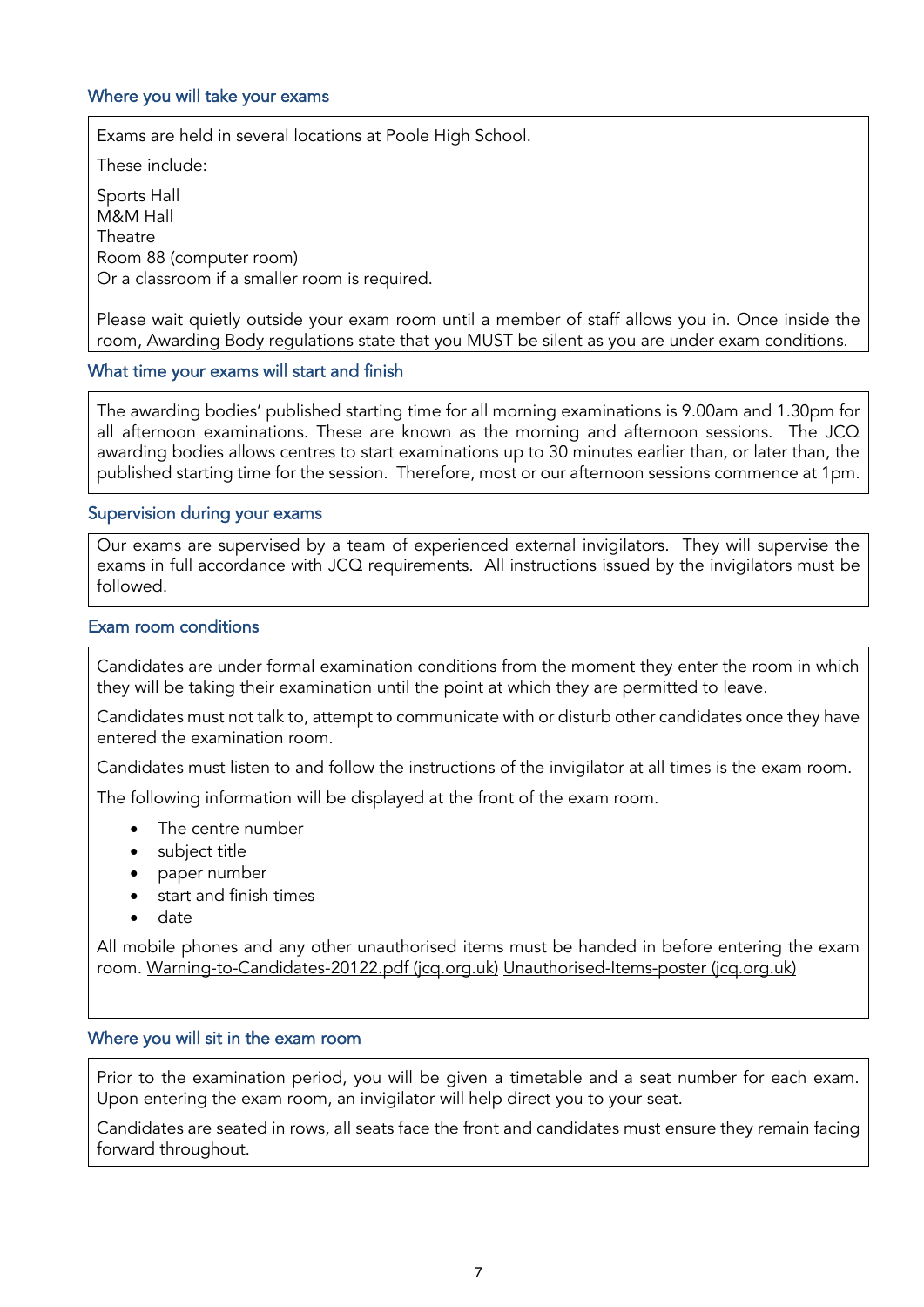#### <span id="page-7-0"></span>How your identity is confirmed in the exam room

KS4 candidates are identified by SLT and HODs prior to going into an exam. In the exam rooms invigilators have a folder of photographs if in doubt of the candidate's ID. Students with access arrangements are identified by LSAs.

KS5 candidates have photo ID, which must be worn at all times whilst on school premises. These ID badges are to be placed on the desk for identification purposes. Students not wearing them for exams have to provide photo ID e.g. driving licence.

#### <span id="page-7-1"></span>What equipment you need to bring to your exams

Only take into the exam room the pens, pencils, erasers and any other equipment which you need for the exam. You must write clearly and in black ink.

Coloured pencils or inks may only be used for diagrams, maps, charts, etc. unless the instructions printed on the front of the question paper state otherwise.

#### Use of calculators

Candidates may use a calculator in an examination unless this is prohibited by the awarding body's specification. The instructions on the question paper will say whether calculators are allowed or not. If the instructions do not include such a statement, calculators should be treated as standard equipment and may be used by candidates. Poole High School is able to provide calculators for our students however, the candidates are to be made aware of the following:

Calculators must be:

- • of a size suitable for use on the desk:
- • either battery or solar powered;
- • free of lids, cases and covers which have printed instructions or formulae.
- Calculators must not:
- • be designed or adapted to offer any of these facilities:
- • language translators;
- • symbolic algebra manipulation;
- • symbolic differentiation or integration;
- • communication with other machines or the internet;
- • be borrowed from another candidate during an examination for any reason;
- • have retrievable information stored in them.
- This includes:
- databanks:
- dictionaries;
- mathematical formulae;
- • text.
- •

Captured from JCQ Instructions for conducting exams 2021-22

#### <span id="page-7-2"></span>What you should not bring into the exam room

No mobile phones, watches, MP3/4 players. (No potential technological/web enabled sources of information.

POSSESSION OF UNAUTHORISED ITEMS, SUCH AS A MOBILE PHONE, IS A SERIOUS OFFENCE AND COULD RESULT IN DISQUALIFICATION FROM YOUR EXAMINATION AND OVERALL QUALIFICATION.

[Warning-to-Candidates-20122.pdf](https://www.jcq.org.uk/wp-content/uploads/2021/07/Warning-to-Candidates-20122.pdf) (jcq.org.uk) [Unauthorised-Items-poster \(jcq.org.uk\)](https://www.jcq.org.uk/wp-content/uploads/2021/07/Unauthorised-Items-poster-2021.pdf)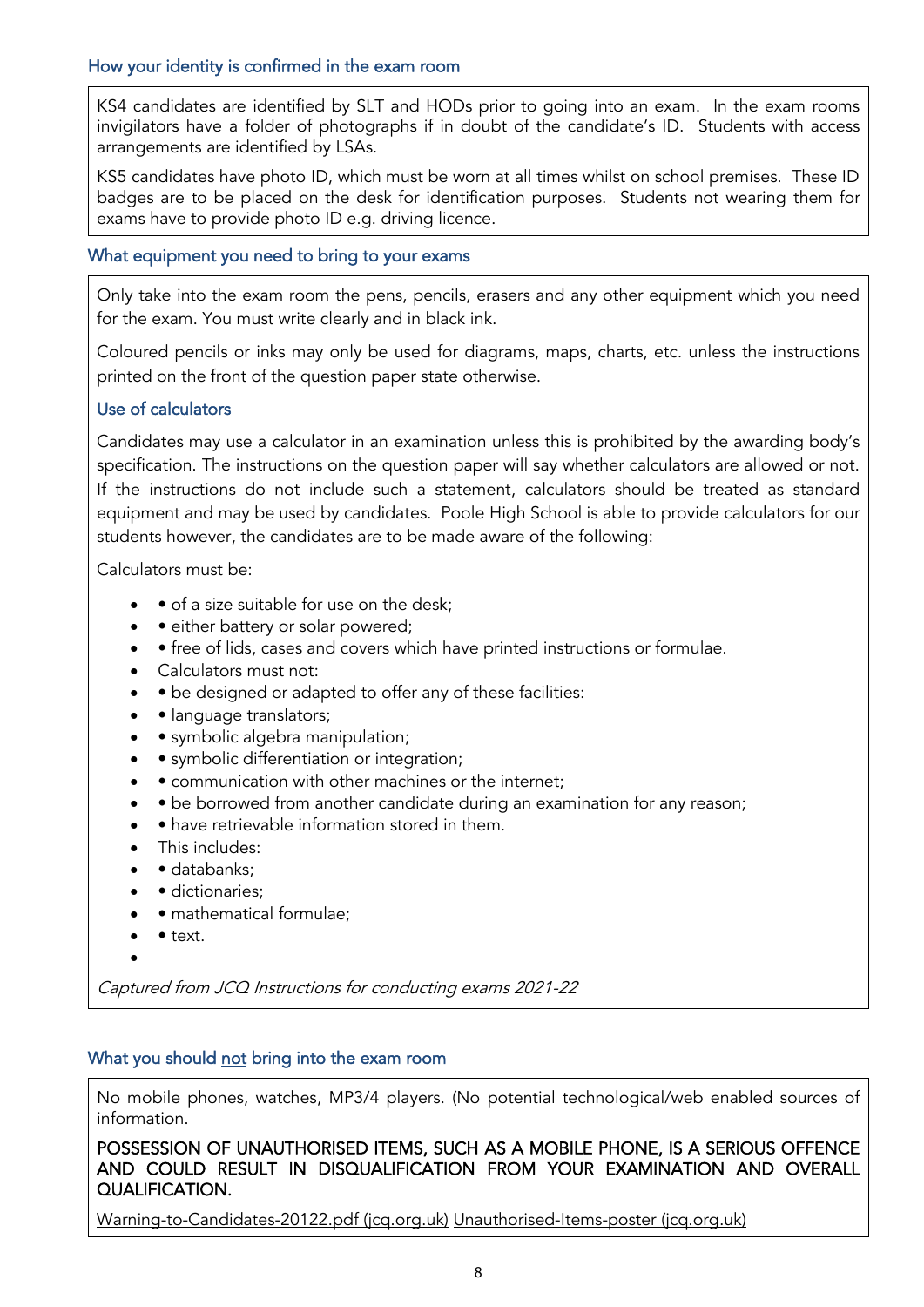#### <span id="page-8-0"></span>Food and drink in exam rooms

Drinks may be brought into the exam room in a clear, plain bottle without any designs or packaging. Food is not allowed in the exam room. An exception may be made if access to food is a medical requirement.

#### <span id="page-8-1"></span>What you should wear for your exams

Full uniform must be worn. Sixth Form must wear smart and appropriate clothing.

#### <span id="page-8-2"></span>Where your personal belongings will be stored during your exam

Mobile phones and watches are to be placed in your bag and left in the designated secure room if your exam is taking place in the Sports Hall. For all other venues, mobile phones and watches are to be collected by the Exam team and stored in the secure storage room by the Examinations Office. Once the exam is finished you may collect your possessions.

#### <span id="page-8-3"></span>What to do if you arrive late for your exam

It is very important that you arrive on time to sit your exam. If you arrive late, you may still be able to sit your exam. If this is the case then you will be allowed the full amount of time to complete the exam. However, please note that if you are very late for your exam then the exam board may not accept your completed script.

A candidate will be considered very late if he/she arrives:

a) more than one hour after the awarding body's published starting time for an examination which lasts one hour or more, i.e. after 10.00am for a morning examination or after 2.30pm for an afternoon examination;

b) after the awarding body's published finishing time for an examination that lasts less than one hour.

#### <span id="page-8-4"></span>What to do if you are unwell on the day of your exam

- If you feel unwell on the day of your exam and are unable to attend, then you must contact the appropriate attendance office (e.g. [Y11Attendance@poolehigh.poole.sch.uk\)](mailto:Y11Attendance@poolehigh.poole.sch.uk) or via the telephone 01202 666988.
- If you feel unwell on the day of your exam but are still able to attend, please make the exams office aware of this.
- If you feel unwell during the exam please raise your hand to attract the invigilator, they will then inform a member of the examinations staff.
- If you feel unwell during an exam you need to speak to an invigilator in the exam room, (by raising your hand) who will manage the situation.

#### <span id="page-8-5"></span>What happens if you have an unauthorised absence from your exam

Any unauthorised absence from an exam will result in a charge for the cost of the exam, this can include any exam which forms part of an overall award.

Any unauthorised missed exams will result in a zero mark.

#### <span id="page-8-6"></span>What happens in the event of an emergency in the exam room

If the fire bell sounds during an exam, the invigilator will advise candidates to leave their scripts, question papers bags and in the room. You will then be asked to evacuate quietly and in a calm manner. The invigilator will then direct you to the designated evacuation meeting point which is the tennis courts between the Music building and the Art block. You must remain silent througout and not discuss any aspects of the exam as you are still under examination conditions.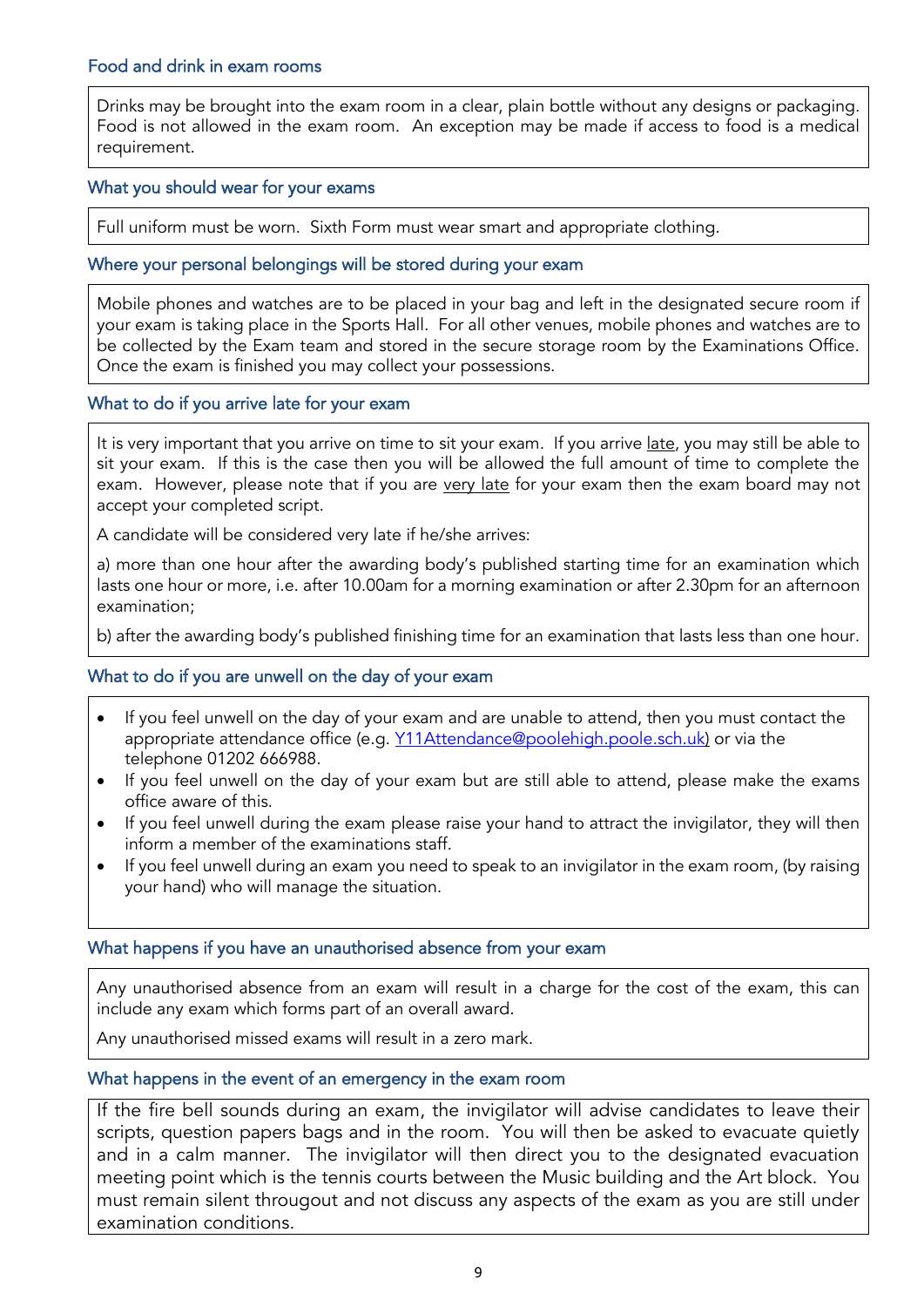#### <span id="page-9-0"></span>Candidates with access arrangements/reasonable adjustments

All access arrangements and adjustments are co ordinated by the SENCO/AEN department.

They will carry out the relevant testing (in line with JCQ requirements) to be able to organise the appropriate access arrangements.

The exams office will then organise the seating for all exams to ensure that the needs of the candidate are met.

#### <span id="page-9-1"></span>**Results**

A Level Results day- 18 August 2022

GCSE Results day - 25 August 2022

Candidates should attend in person to collect their results. If for any reason this is not possible then the candidate should email [exams@poolehigh.poole.sch.uk](mailto:exams@poolehigh.poole.sch.uk) to nominate a third party to collect or to request for them to be posted home.

#### <span id="page-9-2"></span>Post-results services

Here are the links to the relevant exam boards providing guidance and support post-results.

[AQA | Exams admin | After results | Post-results services](https://www.aqa.org.uk/exams-administration/after-results/post-results) [Post-results \(ocr.org.uk\)](https://ocr.org.uk/administration/post-results/) [Post-results services | Pearson qualifications](https://qualifications.pearson.com/en/support/support-topics/results-certification/post-results-services.html) [Student Support: Post-Results GCSE \(wjec.co.uk\)](https://www.wjec.co.uk/articles/student-support-post-results-gcse/)

**[Student Support: Post Results](https://www.wjec.co.uk/articles/student-support-post-results-for-a-levels/) for A Levels (wjec.co.uk)** 

#### <span id="page-9-3"></span>**Certificates**

GCSE and A Level certificates will usually be ready for collection around mid to late November. Those students who still attend Poole High School will be passed their certificates via their tutor. For students who no longer attend Poole High School, these should be collected from the main school reception. Certificates should be collected by the candidate. However, where that is not possible you may email [exams@poolehigh.poole.sch.uk](mailto:exams@poolehigh.poole.sch.uk) to nominate a third party to collect these on your behalf. Email requests from candidates must come from their school email address, or the email address of a parent which we hold on record so we can verify authenticity.

Certificates will be kept in secure storage for one year; if you do not collect them, they will be disposed of. After this date, candidates will need to contact the relevant exam boards for copies, however there will be a cost.

#### <span id="page-9-4"></span>Appeals procedure

Poole High School's appeals procedure can be found on the 'Examination information' section of the school website - <https://poolehigh.co.uk/school-information/information/examination-information>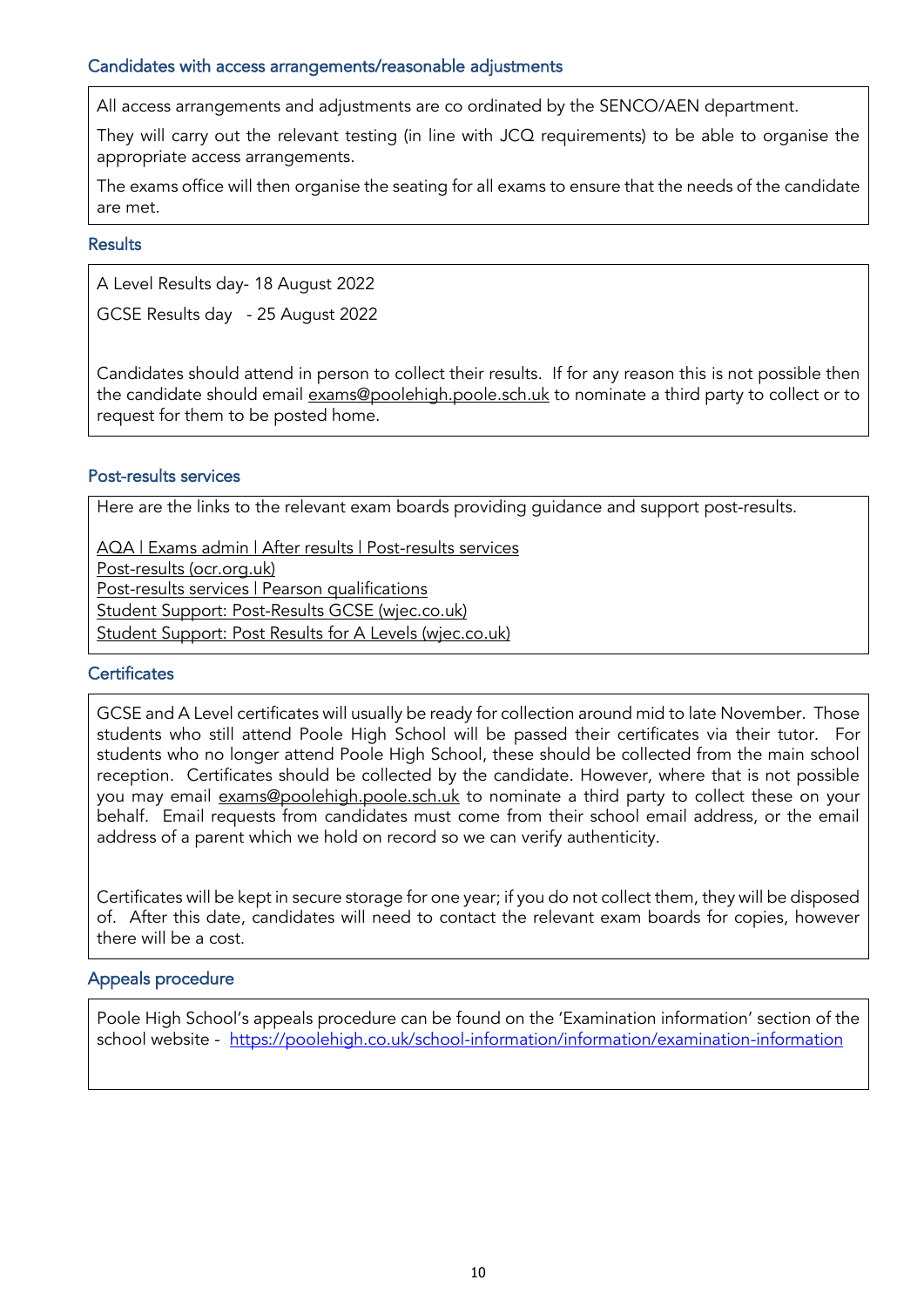#### <span id="page-10-1"></span><span id="page-10-0"></span>JCQ Information for candidates - coursework

You must read this information if you are undertaking qualifications that contain elements of coursework assessment.

Information for candidates - Coursework 2021-2022 [IFC-Coursework\\_Assessments\\_2021\\_v4.pdf \(jcq.org.uk\)](https://www.jcq.org.uk/wp-content/uploads/2021/08/IFC-Coursework_Assessments_2021_v4.pdf)

## Appendix 2

#### <span id="page-10-3"></span><span id="page-10-2"></span>JCQ Information for candidates – non-examination assessments

You must read this information if you are undertaking qualifications that contain components of nonexamination assessment.

Information for candidates – non-examination assessments 2021-2022 [IFC-NE\\_Assessments\\_2021\\_v4.pdf \(jcq.org.uk\)](https://www.jcq.org.uk/wp-content/uploads/2021/08/IFC-NE_Assessments_2021_v4.pdf)

#### Appendix 3

#### <span id="page-10-4"></span>JCQ Information for candidates – on-screen tests

You must read this information if you will be taking any externally assessed on-screen tests as part of your qualification(s).

Information for candidates – on-screen 2021-2022 [IFC-On-Screen\\_Examinations\\_2021\\_v3.pdf \(jcq.org.uk\)](https://www.jcq.org.uk/wp-content/uploads/2021/08/IFC-On-Screen_Examinations_2021_v3.pdf)

## Appendix 4

#### <span id="page-10-5"></span>JCQ Information for candidates – written exams

You must read this information before you take any externally assessed timetabled written exams. Information for candidates – written exams 2021-2022 [IFC-Written\\_Examinations\\_2021\\_v5.pdf\(jcq.org.uk\)](https://www.jcq.org.uk/wp-content/uploads/2021/08/IFC-Written_Examinations_2021_v5.pdf)

## Appendix 5

#### <span id="page-10-7"></span><span id="page-10-6"></span>JCQ Information for candidates – Privacy Notice

You must read this notice as it contains "Information About You and How We Use It" Information for candidates – Privacy Notice 2021-2022 Microsoft Word - Information for candidates - [Privacy Notice\\_MR \(jcq.org.uk\)](https://www.jcq.org.uk/wp-content/uploads/2021/09/Information-for-candidates-Privacy-Notice_21-22.pdf)